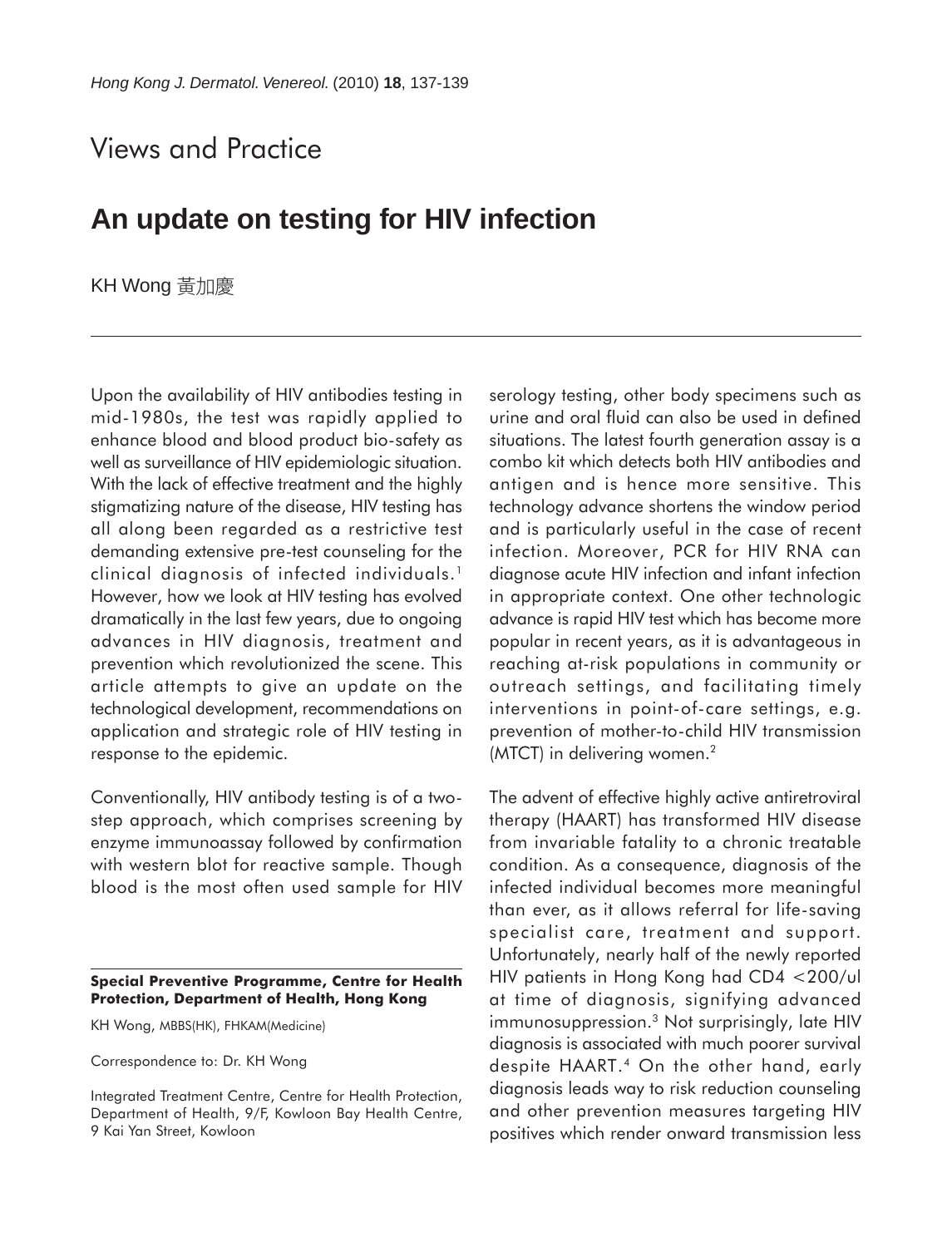likely. Needless to say, diagnosis of mother HIV status is critical to the institution of antiretroviral prophylaxis to reduce MTCT.

Public health wise, Hong Kong has embarked on two new universal HIV screening programmes after the turn of the century. In September 2001, the universal antenatal HIV testing programme (UAT) was launched in the public services, which was promptly followed by the private sector. Rapid test was incorporated into the programme at public hospitals since 2008 for late presenting pregnant mothers with unknown HIV status. The proportion of expectant mothers with HIV result before delivery reached a record high of 99.5% in 2008. For methadone clinic attendees, the universal HIV antibody urine testing programme (MUT) was rolled out in 2004 after a pilot scheme. It achieved a yearly testing coverage rate of 80- 90% since implementation. HIV prevalence was found to remain low at  $< 0.5\%$  in the drug-using community, thanks to the methadone treatment programme and other prevention efforts. The success of UAT and MUT would have been contributed by its opt-out approach, i.e. test will be done after informing client of the test and related information and the client can choose to decline. This is in contrast to opt-in approach that a client has to initiate the testing or make separate consent (oral/written) to HIV test offered specifically to him or her. The opt-in, risk-based approach is much limited and frequently misses positives.

In fact, overseas authorities recommended screening beyond targeted populations. It was reported that a significant proportion of HIV infected people are unaware of their infection and often these subjects had accessed health care services before HIV diagnosis was eventually made when the infection went symptomatic.<sup>5</sup> In 2006, the US Centers for Disease Control and Prevention published a revised Recommendations to implement opt-out HIV testing for adults and adolescents (aged 13-64) regardless of risk in all health care settings with ≥0.1% of undiagnosed HIV infection.<sup>6</sup> A UK Guidelines released in 2008 recommended health care providers in various settings to offer HIV testing for an expanded list of clinical conditions, apart from AIDS-defining illnesses and other conditions clearly suspicious of HIV, so as to facilitate access to and increase in HIV testing.<sup>7</sup> In line, the World Health Organisation (WHO) has also recommended scale-up of provider-initiated HIV testing in health facilities, using opt-out approach, as part of the strengthening of health sector response to combat the epidemic.<sup>8</sup>

On top of MTCT prevention, more evidence is cumulating in last few years on the impact of antiretroviral therapy as a means of prevention for horizontal HIV transmission at population level. It has been demonstrated that viral load is the chief predictor of the risk of HIV transmission in serodiscordant couple and transmission is rare among persons with HIV levels of <1500 copies/ ml. 9 Recently, Swiss and French AIDS authorities have issued statements on the positive role of treatment as a tool to control epidemic, from its effect on suppressing viral load and reducing infectivity. A modeling study from Canada showed that expansion of HAART can substantially reduce new HIV infections and even health costs.<sup>10</sup> Furthermore, another mathematical modeling study of South Africa conducted by the WHO found that universal voluntary HIV testing and immediate antiretroviral therapy, combined with present prevention, could have a major impact on severe generalized HIV/AIDS epidemics.<sup>11</sup>

In summary, with the advances and development over the years, HIV testing should be, as of now, barrier-free, widely available and readily accessible. Basic information and discussion together with allowing questions would suffice in most scenarios. However, it cannot be overstated that the well-treasured nature of HIV testing being voluntary and the importance of upholding confidentiality remain valid. Clearly, HIV testing links up care and prevention and is an integral component of HIV response. To maximally realize clinical and public health good, we should strive